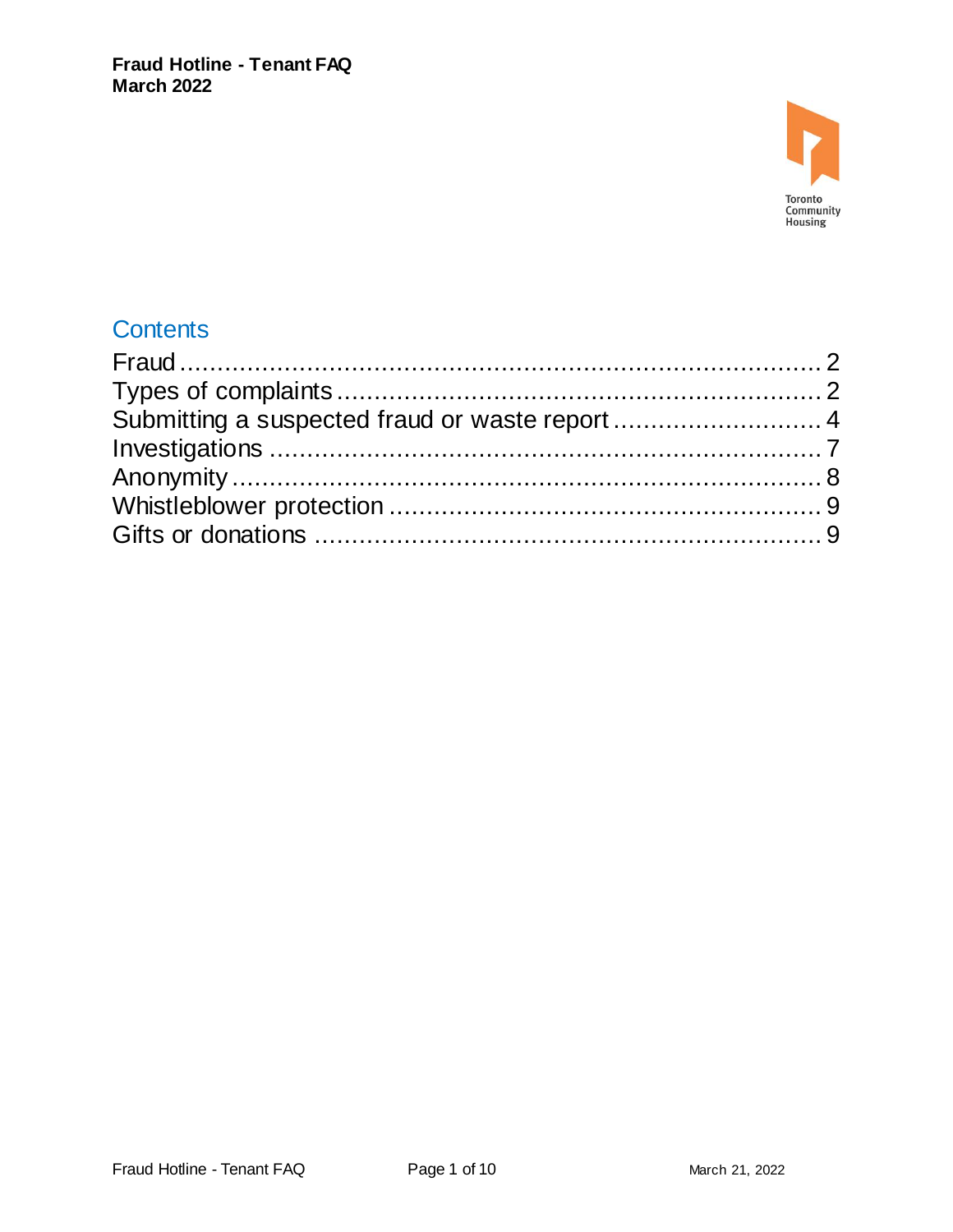# <span id="page-1-0"></span>**Fraud**

### **Why should I care about fraud and file a report?**

Fraud affects everyone at Toronto Community Housing (TCHC). Funds lost through fraudulent activity prevent Toronto Community Housing from investing in much-needed capital repairs. Delaying repairs to vacant units also prevent people on the wait list from moving into a unit sooner.

Wasteful activities may cause you and your community to wait longer for needed repairs or other investments like community programming.

# <span id="page-1-1"></span>**Types of complaints**

#### **What type of** *tenant* **concerns should be reported?**

Please report if you suspect, or have knowledge of, a tenant committing any of the following:

- Tenants who have failed to report a change in household composition:
	- $\circ$  People living in the unit who are not on the lease.
	- o Overhoused falsely declaring additional occupants in a household in order to maintain a larger unit
- Tenants subletting all or part of a subsidized unit
- Tenants intentionally failing to report income/assets
- Tenants who have misrepresented or altered their income documents
- Tenants failing to report that students are no longer attending post-secondary courses
- Tenants failing to report ownership of residential property

#### **Are there complaints I should not report to the fraud hotline?**

In an emergency, always call **9-1-1**.

Please do **NOT** use the fraud hotline to report the following:

- Washer and dryer complaints
- Noise complaints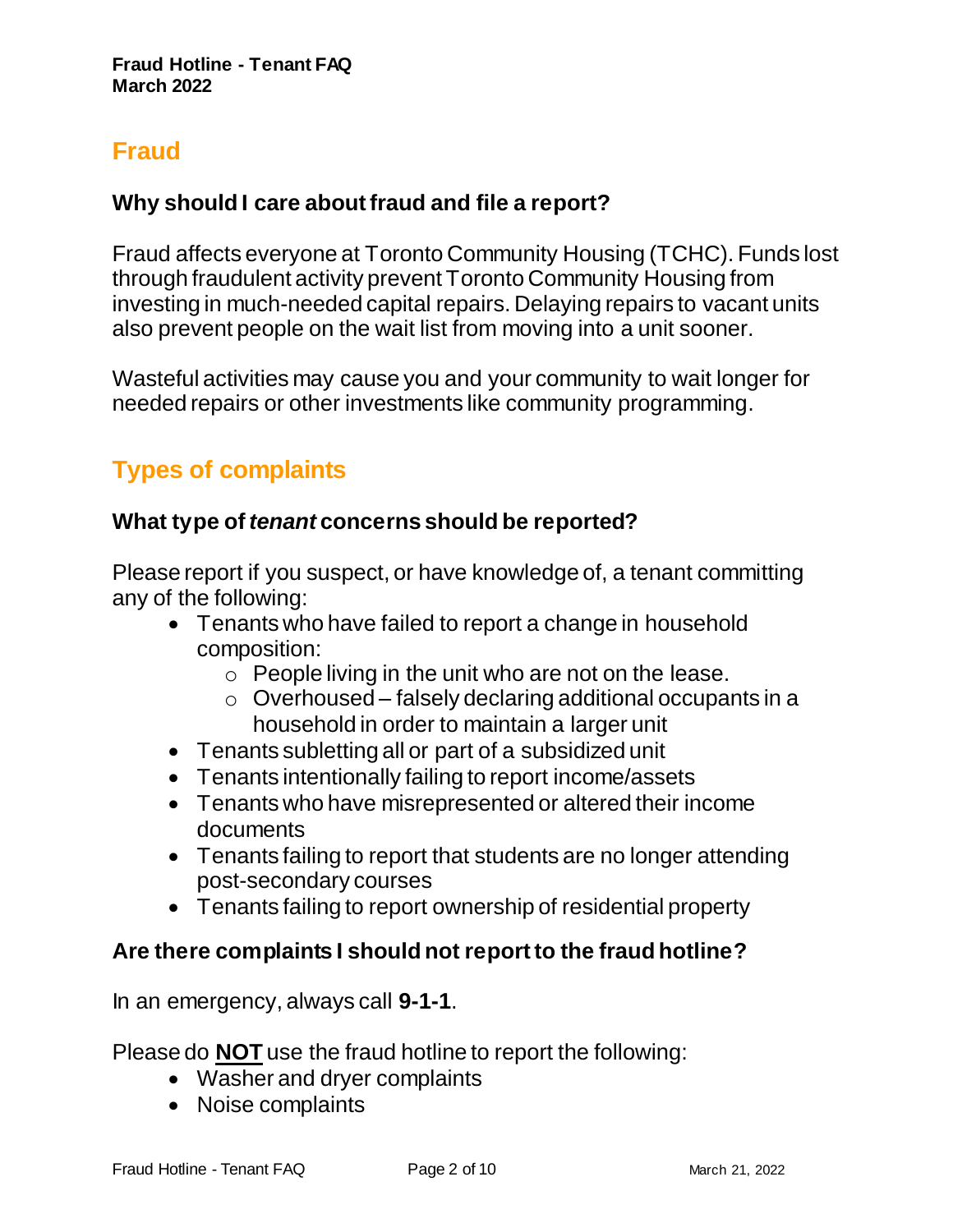#### **Fraud Hotline - Tenant FAQ March 2022**

- Drug activity
- Maintenance concerns
- Threatening behaviour
- Theft of TCHC property and/or assets
- Vandalism or damage to TCHC property and/or assets
- By-law infractions

Please report the above concerns to the Client Care Centre at **416-981- 5500.**

- Community safety and security issues
- Parking violations

Please report the above concerns to the Community Safety Unit at **416- 921-2323.**

#### **What type of** *employee* **concerns should I report?**

Please report if you suspect, or have knowledge of, a Toronto Community Housing employee committing any of the following items:

- Unauthorized use or misuse of Toronto Community Housing property (including equipment, materials, or records and confidential information) and time;
- Exercising authority or influence over a matter where a conflict of interest exists, including violations of Toronto Community Housing's Conflict of Interest Policy;
- Extortion (e.g. threatening action unless some benefit is received);
- Mishandling and/or theft of funds, securities, supplies, fixtures, equipment, software or other assets;
- Forgery, falsification or alteration of cheques, drafts, promissory notes, securities records, or other documents;
- Obtaining company funds or compensation through dishonesty;
- Making an unreasonable profit as a result of insider knowledge of company activities;
- Acts of bribery which can include acceptance of secret commissions, seeking or accepting anything of material or personal value from vendors, consultants, or contractors doing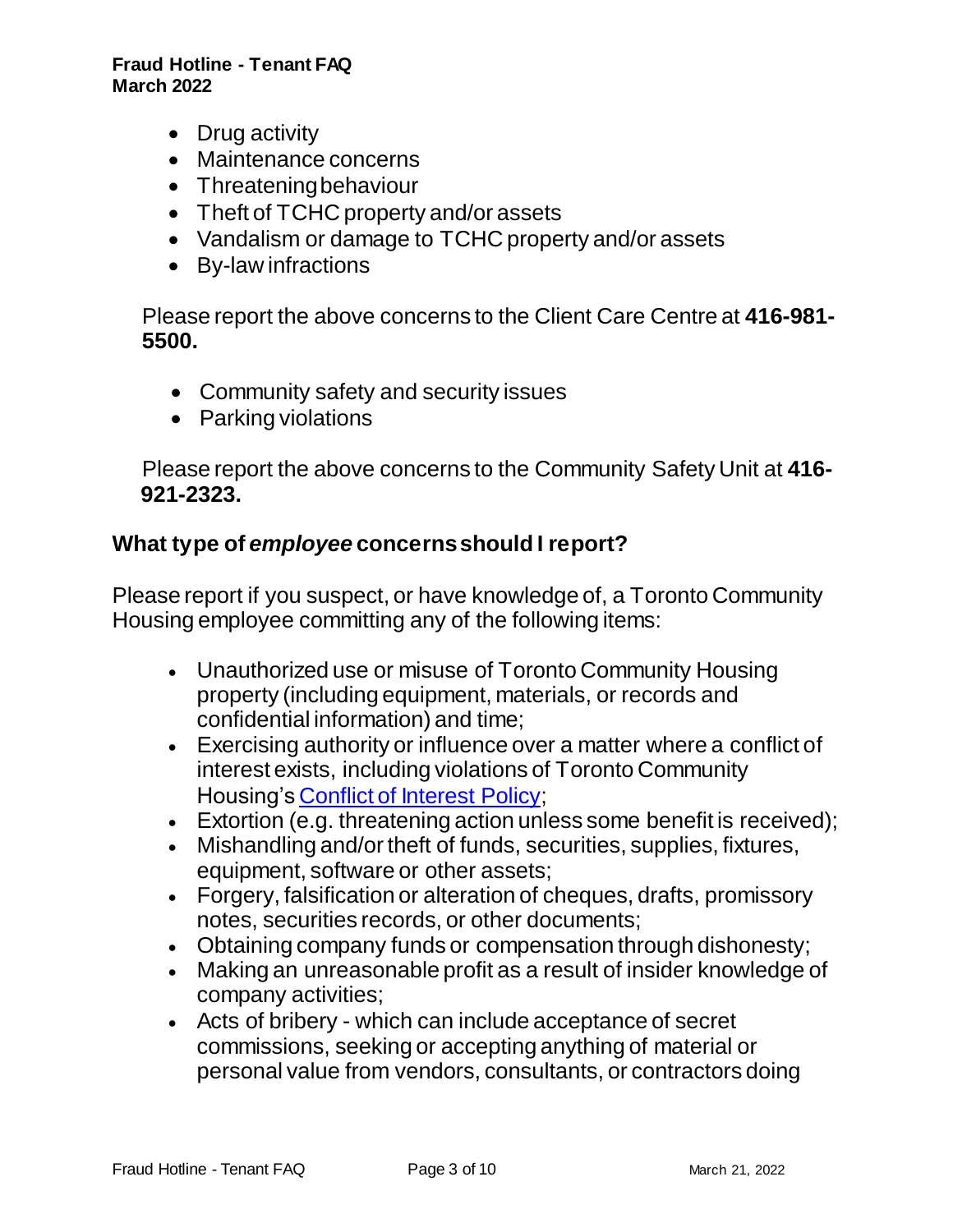business with Toronto Community Housing, or from tenants or applicants for housing with Toronto Community Housing;

- Offering, giving or soliciting, or accepting a reward that may improperly influence the action of a person or entity;
- Intentionally destroying or vandalizing Toronto Community Housing property or assets;
- Disclosing confidential information to outside parties; or
- Any other improper dealings with tenants, vendors or agencies.

#### **What if I know about other examples not in the above list?**

The lists above is not all-inclusive. If you are not sure whether or not to report an incident, take the cautious approach and report it anyway. If your concern is not fraud or waste related you may be referred to the Client Care Centre at **416-981-5500** or the Community Safety Unit at **416-921- 2323**.

#### **Who do I report criminal matters to?**

In an emergency situation you should always **9-1-1**.

Non-emergency criminal activity should be reported to the Toronto Police Crime Stoppers at **416-222-TIPS (8477)** or the Community Safety Unit at **416-921-2323**.

#### **Who do I report Human Rights concernsto?**

If you have a Human Rights concern, you should follow the procedures outlined in the [Human Rights, Harassment and Fair Access Policy.](https://www.torontohousing.ca/about/policies-programs/policies/human-rights/Pages/Human-Rights-Harassment-and-Fair-Access-Policy.aspx)

Refer to the [Tenant Complaint Procedure](https://www.torontohousing.ca/about/policies-programs/policies/human-rights/Pages/TCHC-Human-Rights-Harassment-and-Fair-Access-Policy-Tenant-Complaint-Procedure-related-to-Human-Rights.aspx) for information about submitting a tenant complaint related to Human Rights concerns.

# <span id="page-3-0"></span>**Submitting a suspected fraud or waste report**

#### **How do I submit a report about fraud?**

There are three ways to report cases of suspected fraud or waste.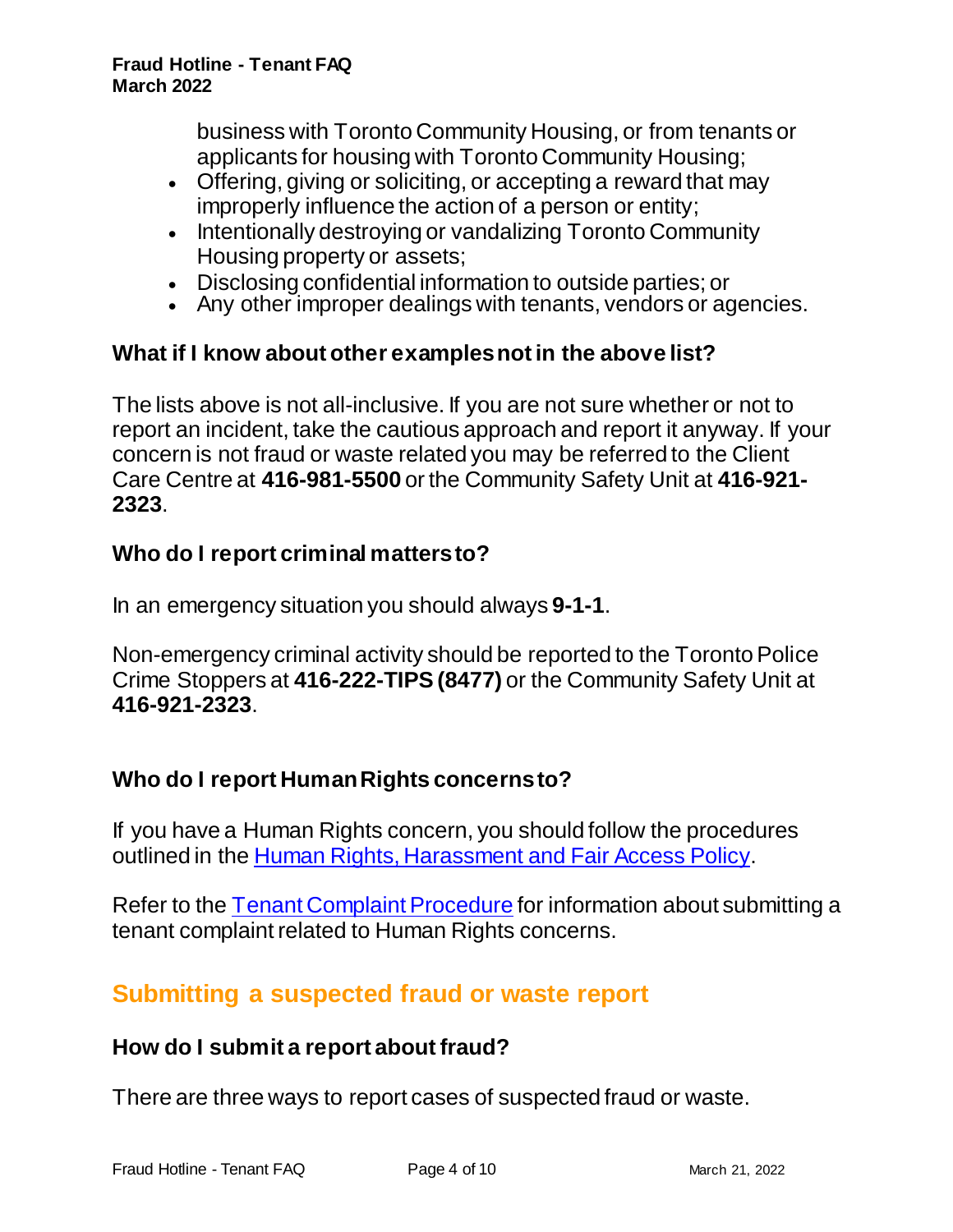#### **Fraud Hotline - Tenant FAQ March 2022**

- **Phone:** call the fraud hotline at **1-866-781-7956.** Calls are answered 24 hours/day, 7 days/week, 365 days/year by an independent call centre. There is also an option to leave a report through voicemail.
- **Online:** complete and submit your complaint via our secure online form at [clearviewconnects.com.](https://www.clearviewconnects.com/)
- **Mail:** submit your complaint in writing and mail it to "ClearView Connects P.O. BOX 11017, TORONTO, Ontario M1E 1N0".

### **What information should I include in my report?**

Please answer the following questions with specific and detailed information to support any allegations:

- What are the allegations? Review the types of allegations listed above, and give as much information as you can about the suspected fraud incident that occurred.
- Where did the suspected fraud incident occur? Review the list of TCHC Addresses & Locations [link to PDF on website] to make sure the fraud incident occurred in the TCHC portfolio.
- Who are the individuals involved? For example, names of tenants, staff, contractors or other individuals.
- How long has the suspected fraud incident been taking place?
- Who else may be aware of the incident? For example, police, media, staff or other individuals.

### **What can I expect after submitting a suspected fraud or fraud report?**

### **Online**

If you submit an anonymous report online through our independent service provider, ClearView, you will be assigned a unique, systemgenerated seven digit Report ID and eight digit strong password. The Report ID and password are unique to that specific report. This information cannot be retrieved in the future so we encourage you to write down this Report ID and password. You also have the option to change the eight digit system-generated password to a personal password after you have logged in at least one time.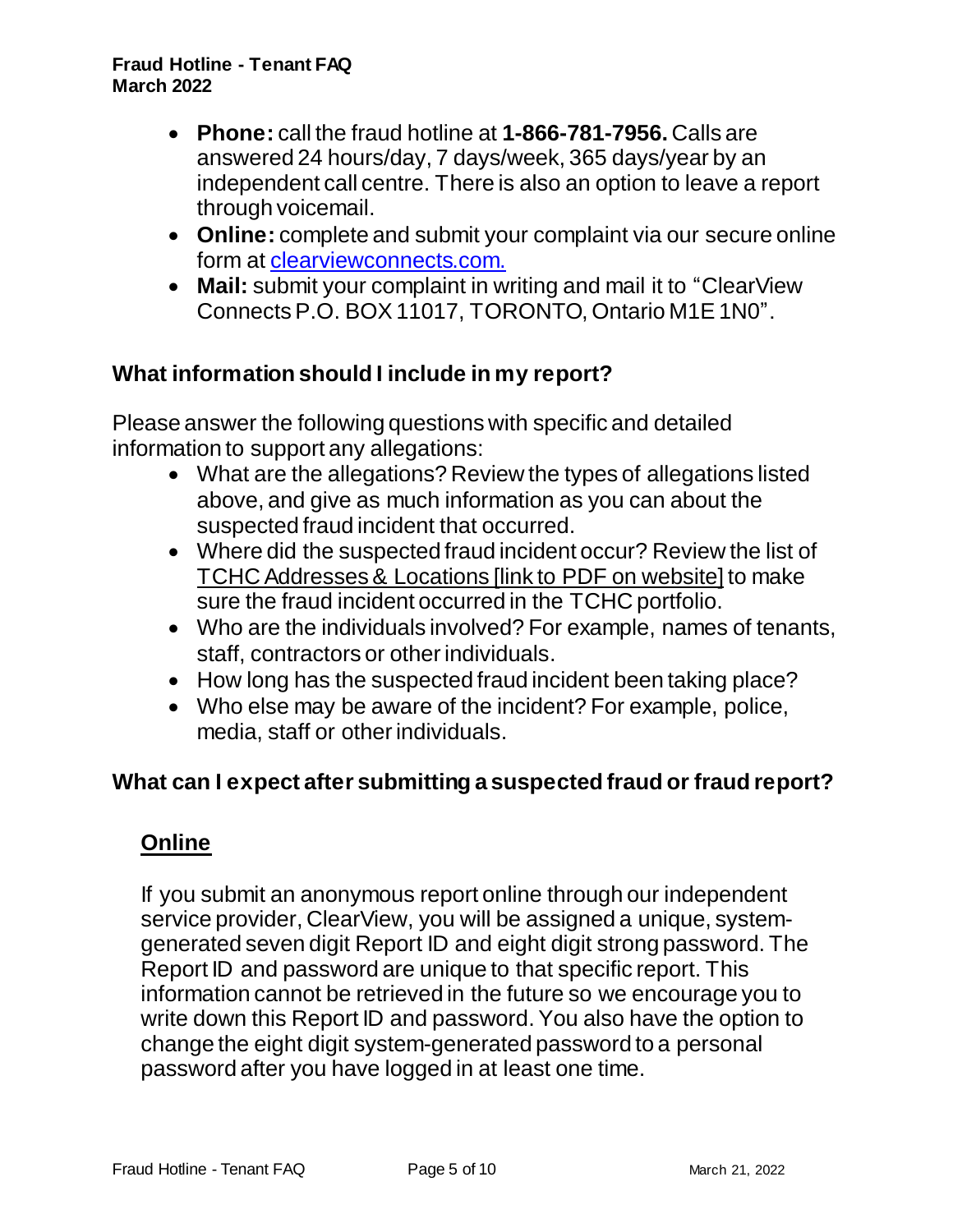#### **Fraud Hotline - Tenant FAQ March 2022**

There is a "Reporter Notification Feature" that gives you the option to confidentially provide an email address. Anytime TCHC updates the report to either ask questions, make comments, or to ask to clarify information you've provided, you will receive an email notification to the email address you have provided alerting you that your report has been updated. You are encouraged to log in to ClearView Connects to check the status of the report.

It is important to note that this "Reporter Notification Feature" is completely optional. If you choose to use this feature:

- TCHC will never see this email address as it is given confidentially to ClearView and is used for the distinct purpose of alerting you that your report has been updated. No contents of the report are included in the email notification.
- ClearView will permanently delete the email address once:
	- $\circ$  You have chosen to discontinue this feature (which you can do at any time)
	- $\circ$  You have not signed in for 90 days
	- o The report has entered a 'closed' status

### **Phone**

If you choose to submit a report using the fraud hotline, the Live Agent will provide you with a seven digit system-generated Report ID and an eight digit password. The Live Agent will also establish a unique security question with you, which requires a 'YYYYMM' 6-digit numerical format. Example, if the security question is '*What is your mother's birth year and month'* and the answer to this question is *'August 1960,'* then the answer to this question would be *'196008.'* The Live Agent establishes this security question and answer with you so that if you choose to check the status of your report by calling the hotline, you do not need to provide the eight digit generated password to the Live Agent over the phone; you can simply provide the answer to the established security question.

#### **Mail and voicemail**

If you choose to submit your report by voicemail or submit a handwritten or typed letter, there is no option for further follow up as you are not assigned a Report ID.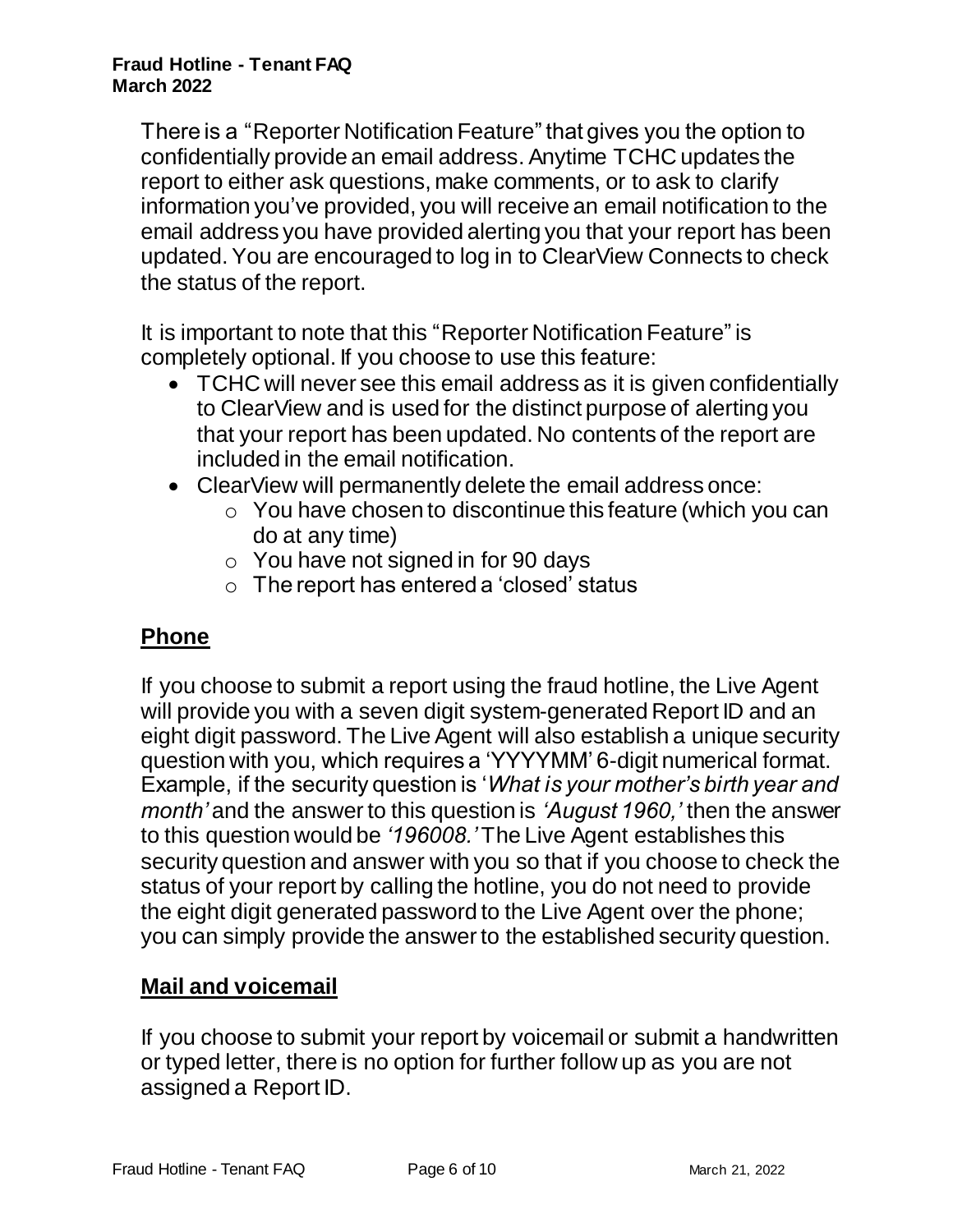## <span id="page-6-0"></span>**Investigations**

#### **What steps are taken after I submit a suspected fraud or waste report?**

The following steps are taken after a suspected fraud incident is reported either online, by phone, or in writing:

- ClearView, the independent service provider, documents the information from the report and shares it with the TCHC Investigations Unit;
- The Investigations Unit briefly reviews the report to determine the urgency or severity of the concern;
- The Investigations Unit will attempt to verify the report by searching additional information and then determine appropriate course of action;
- Based on the information that is collected, the Investigations Unit will either (1) pursue the investigation; or (2) close the case:
- (1)Toronto Community Housing will investigate any suspected acts of fraud, corruption (dishonest or fraudulent conduct by those in power) or other similar wrongdoing. An investigation will be conducted regardless of the tenancy or the position, title, and length of service of any employee who is, or becomes, the subject of an investigation.

All investigations will be conducted in the strictest of confidence in an objective and impartial manner.

Investigations may include the participation of management representatives from any business unit, Toronto Police Services, or any other resources deemed necessary.

The Investigations Unit in the Legal Services Department is responsible for conducting suspected fraud investigations, report findings and make recommendations to senior management and staff on (i) a future course of action and/or (ii) the implementation of policies to prevent future occurrences.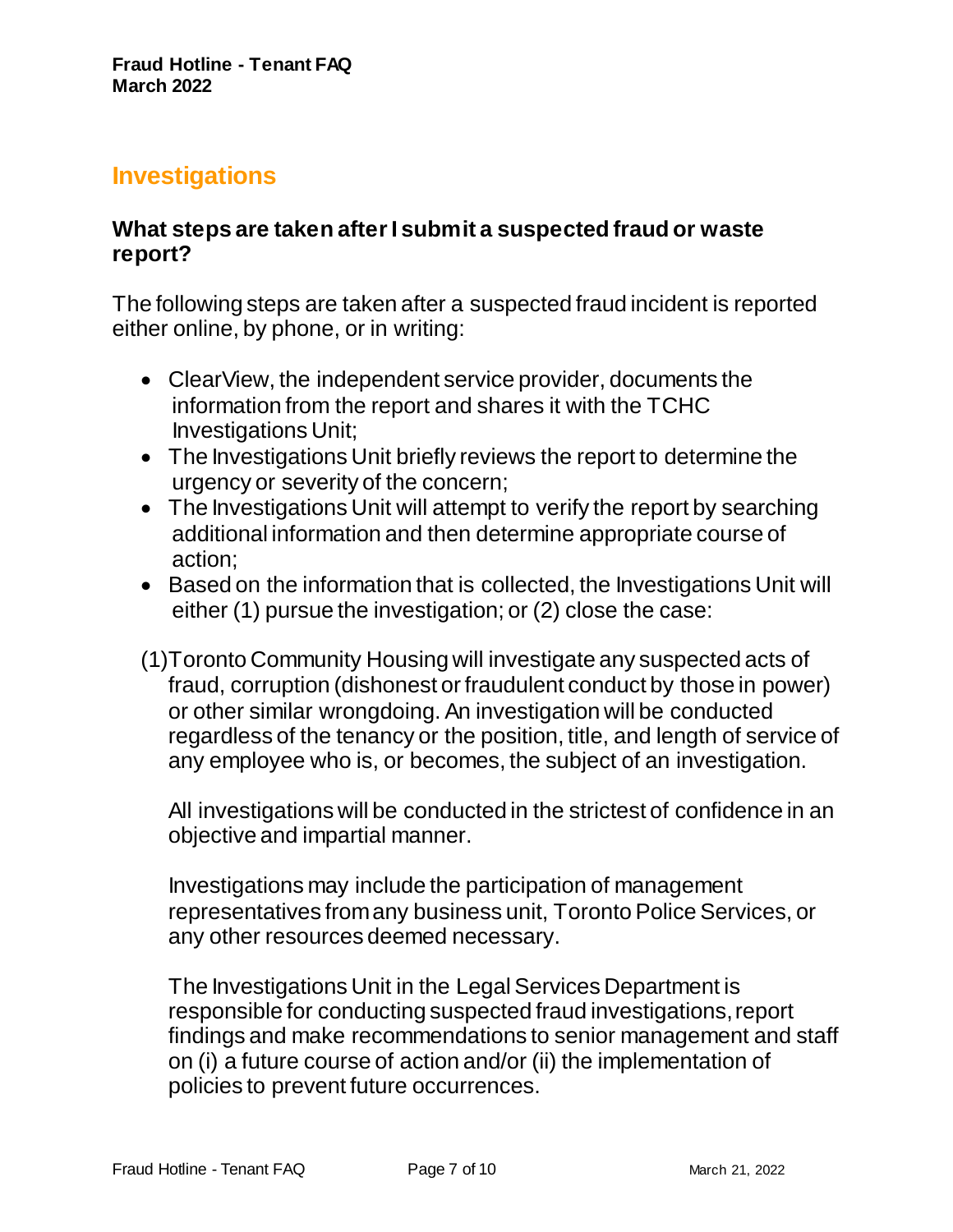(2)The Investigations Unit will generally close a case if:

- There is not enough information available to confirm the allegations
- It is determined that the reported incident is not a fraud related matter; or
- It is determined that the matter is not a Toronto Community Housing matter.

# <span id="page-7-0"></span>**Anonymity**

### **Can I remain anonymous when filing a suspected fraud incident?**

ClearView provides a security platform which makes sure reports are submitted anonymously and confidentially. This platform also makes sure reports are stored securely.

When you file a report online, you have an option to remain anonymous or not. You can help protect your anonymity by making sure you do not include personal information in the report that would identify you.

**If you use the online system**, your report is automatically encrypted, and your IP address is not tracked.

**If you call the hotline and speak to a ClearView agent, the call is not** recorded, and caller ID is not used. The report is entered into the ClearView system using your exact words.

**If you call the hotline and leave a voicemail report**, your message is entered into the ClearView system by ClearView exactly as you left it, and then your voicemail message is deleted. Caller ID is not used.

**If you send your report by mail**, it will be transcribed into the system (if handwritten) or scanned and uploaded (if typewritten). Once entered into the ClearView system, all original hard copies are destroyed. Only ClearView personnel can access the P.O. Box.

In all cases, the report data stays on ClearView's secure servers which are located in Canada.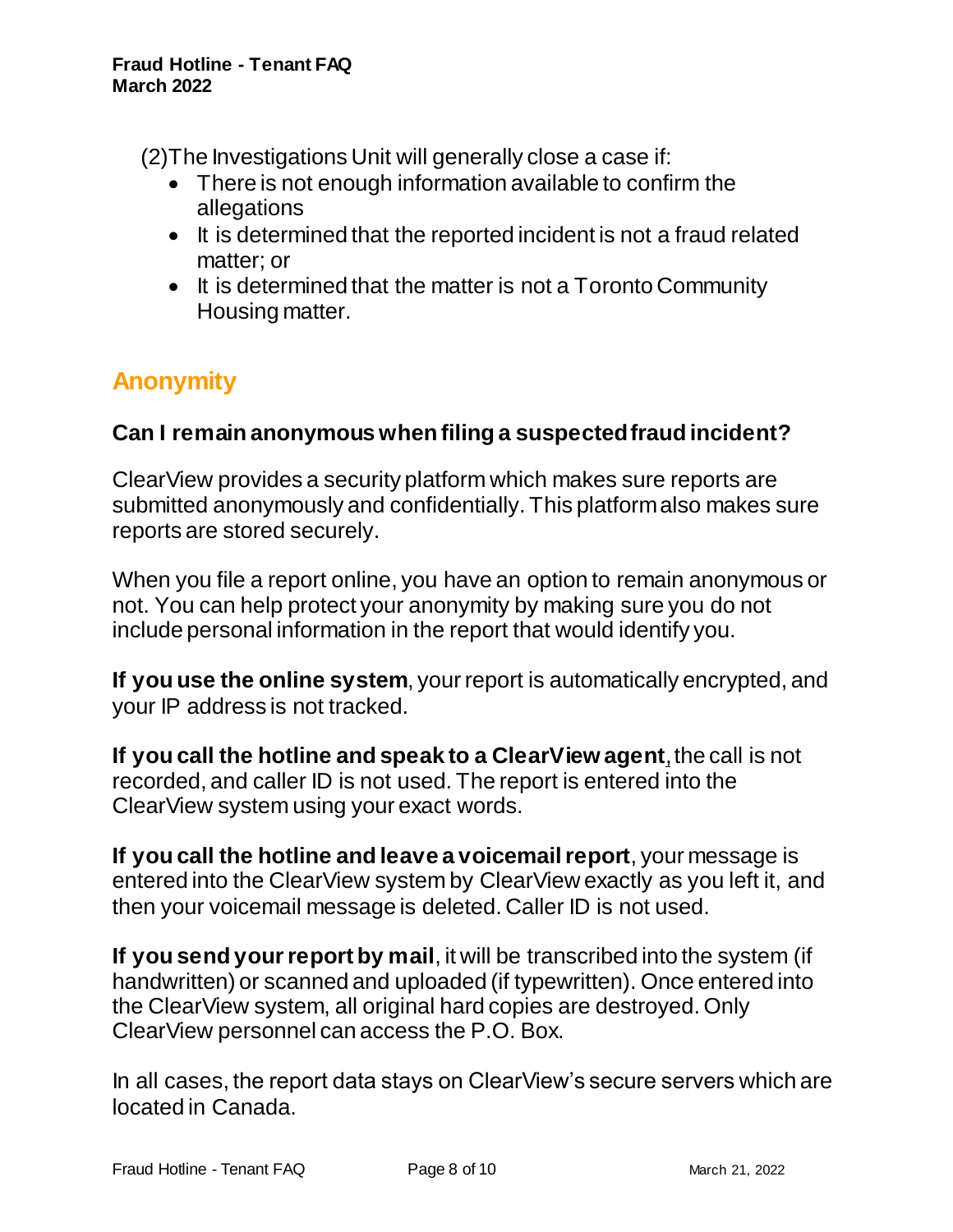#### **Are there situations where anonymity is not permitted?**

There are some situations when reporting concerns about staff that cannot be anonymous. This applies to Special Constables within the Community Safety Unit.

#### **Why can't concerns against Special Constables be anonymous?**

Concerns against Special Constables cannot be anonymous because of the *[Police Services Act](https://www.ontario.ca/laws/statute/90p15)*.

Like other peace officers, concerns against our Special Constables must be submitted in writing. The review will follow the provisions of the *Police Services Act* and the staff member who the claim is made against will be informed of the claim.

## <span id="page-8-0"></span>**Whistleblower protection**

#### **What is the purpose of the Whistleblower Policy?**

Toronto Community Housing Corporation (TCHC) is committed to promoting integrity, ethics, accountability, and transparency in what we do. TCHC recognizes it is in the best interests of the organization to maintain and enhance public confidence by encouraging the reporting of wrongdoing taking place within TCHC to designated individuals at the organization.

The purpose of this policy is to provide guidelines for reporting wrongdoing, and to provide reasonable protection from retaliation for individuals who report wrongdoing under this policy.

# <span id="page-8-1"></span>**Gifts or Donations**

### **Are Toronto Community Housing staff allowed to accept gifts?**

Toronto Community Housing's Conflict of Interest Policy states: